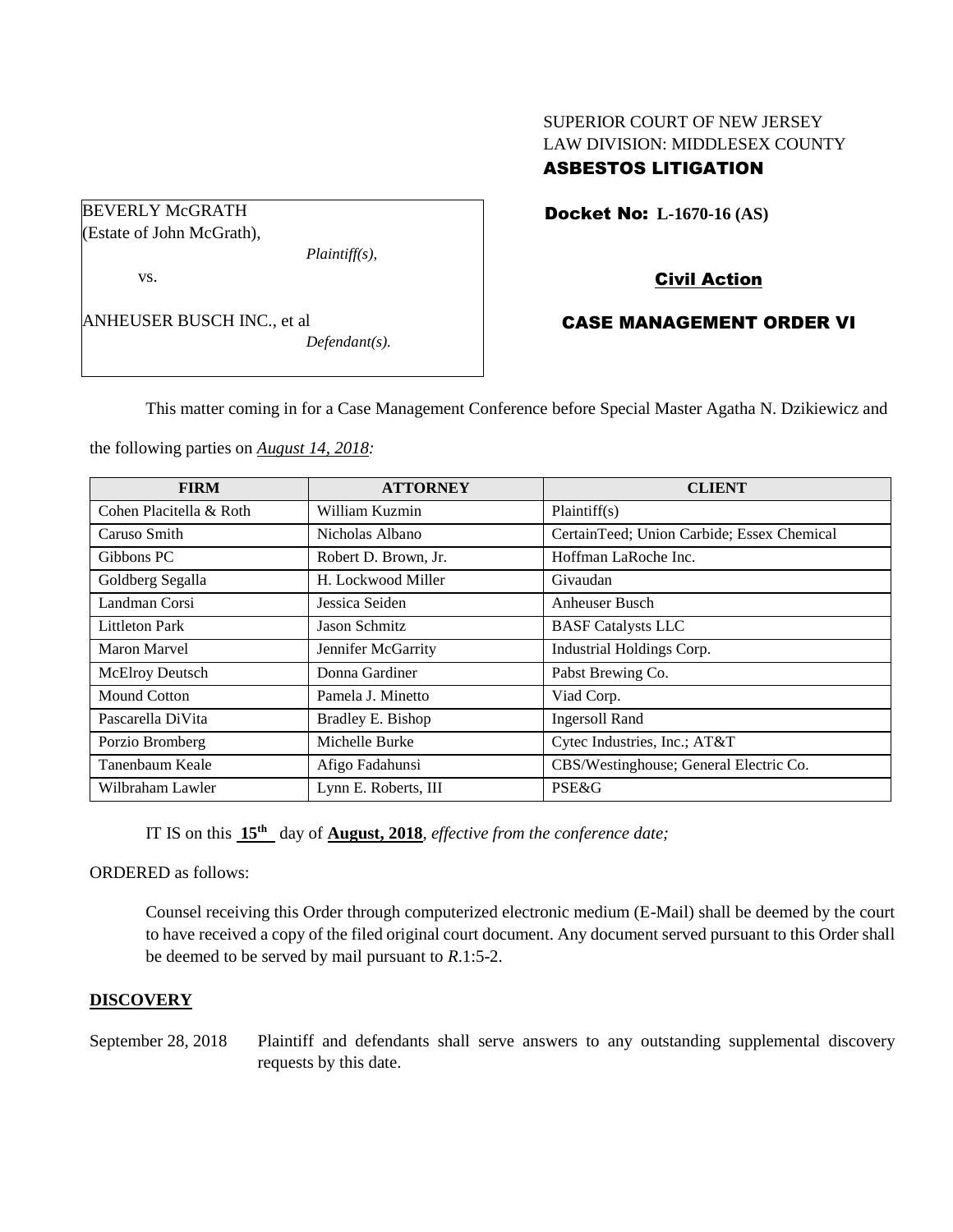- November 16, 2018 Fact discovery, including depositions, shall be completed by this date. Plaintiff's counsel shall contact the Special Master within one week of this deadline if all fact discovery is not completed.
- November 16, 2018 Depositions of corporate representatives shall be completed by this date.

#### **EARLY SETTLEMENT**

December 21, 2018 Settlement demands shall be served on all counsel and the Special Master by this date.

#### **SUMMARY JUDGMENT MOTION PRACTICE**

| December 21, 2018 | Plaintiff's counsel shall advise, in writing, of intent not to oppose motions by this date. |
|-------------------|---------------------------------------------------------------------------------------------|
| January 18, 2019  | Summary judgment motions shall be filed no later than this date.                            |

February 15, 2019 Last return date for summary judgment motions.

#### **MEDICAL DEFENSE**

- December 17, 2018 Plaintiff shall serve medical expert reports by this date.
- December 17, 2018 Upon request by defense counsel, plaintiff is to arrange for the transfer of pathology specimens and x-rays, if any, by this date.
- March 29, 2019 Defendants shall identify its medical experts and serve medical reports, if any, by this date. In addition, defendants shall notify plaintiff's counsel (as well as all counsel of record) of a joinder in an expert medical defense by this date.

### **LIABILITY EXPERT REPORTS**

- December 17, 2018 Plaintiff shall identify its liability experts and serve liability expert reports or a certified expert statement by this date or waive any opportunity to rely on liability expert testimony.
- March 29, 2019 Defendants shall identify its liability experts and serve liability expert reports, if any, by this date or waive any opportunity to rely on liability expert testimony.
- April 15, 2019 Plaintiff shall identify its rebuttal liability experts and serve rebuttal liability expert reports, if any, by this date.

#### **EXPERT DEPOSITIONS**

May 17, 2019 Expert depositions shall be completed by this date. To the extent that plaintiff and defendant generic experts have been deposed before, the parties seeking that deposition in this case must file an application before the Special Master and demonstrate the necessity for that deposition. To the extent possible, documents requested in a deposition notice directed to an expert shall be produced three days in advance of the expert deposition. The expert shall not be required to produce documents that are readily accessible in the public domain.

 $\_$  ,  $\_$  ,  $\_$  ,  $\_$  ,  $\_$  ,  $\_$  ,  $\_$  ,  $\_$  ,  $\_$  ,  $\_$  ,  $\_$  ,  $\_$  ,  $\_$  ,  $\_$  ,  $\_$  ,  $\_$  ,  $\_$  ,  $\_$  ,  $\_$  ,  $\_$  ,  $\_$  ,  $\_$  ,  $\_$  ,  $\_$  ,  $\_$  ,  $\_$  ,  $\_$  ,  $\_$  ,  $\_$  ,  $\_$  ,  $\_$  ,  $\_$  ,  $\_$  ,  $\_$  ,  $\_$  ,  $\_$  ,  $\_$  ,